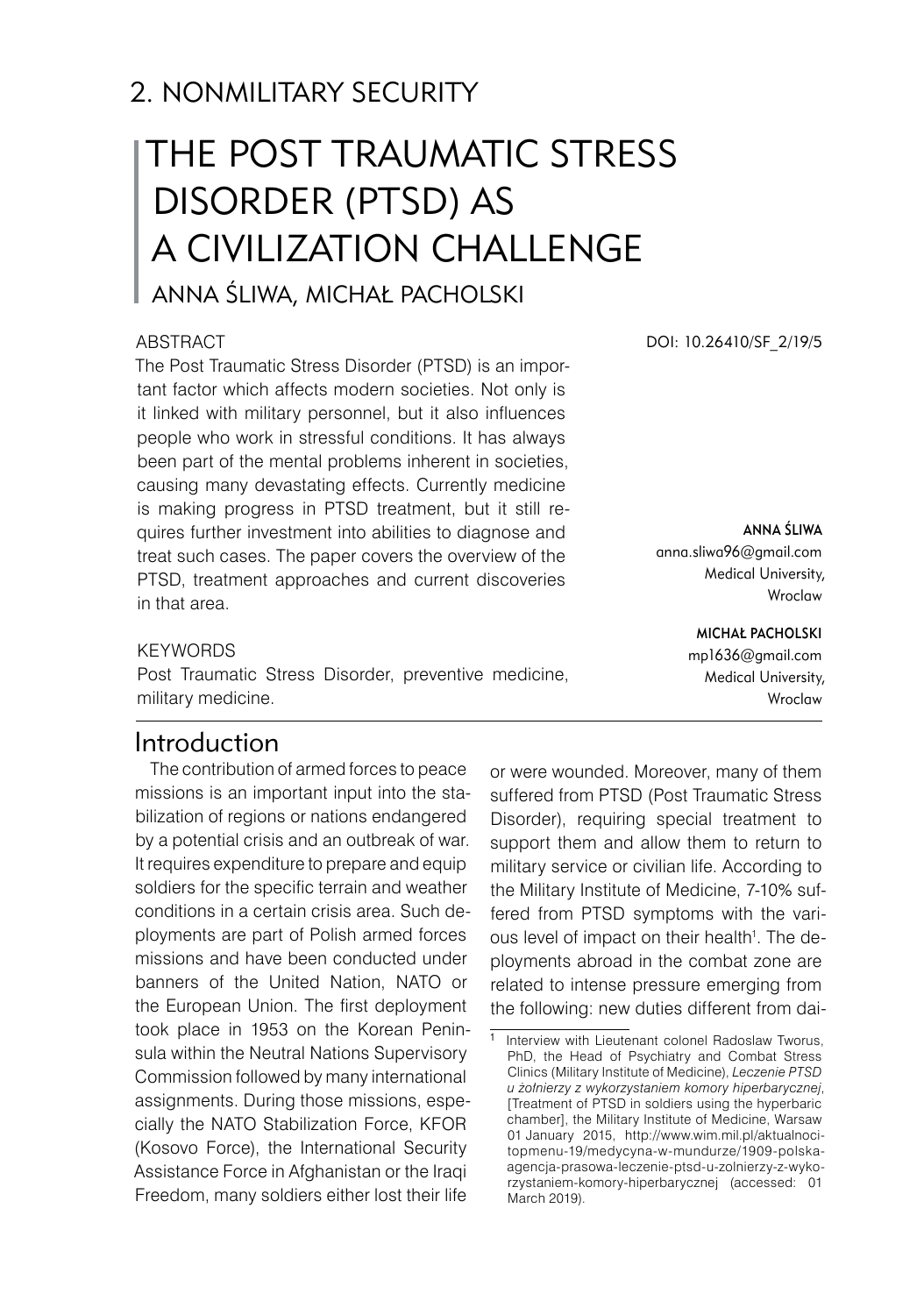ly activities, real and immediate danger to life, unknown cultural, religious and climate conditions, separation from family, usually new and rotating comrades; etc. Although military personnel is prepared and trained before any mission, still the stress level may exceed the soldier's ability to adapt to the new environment, which causes additional traumatic stress. It is necessary to highlight that PTSD is not exclusively related with a combat situation but it may affect any person during daily life. Moreover, what needs to be pointed out is the fact that PTSD "despite being the fifth most common psychiatric disorder, is correctly diagnosed less than 20% of the time"<sup>2</sup>. PTSD "is easy to miss and difficult to live with", which implies that this syndrome also has a great impact on patient's family members and friends.

The aim of the paper is to familiarize readers with the Post Traumatic Stress Disorder and point out important factors that influence military and civilian participants of any military operation both inside and outside of the country. The better understanding of reasons and consequences of PTSD is very important for commanders and soldiers so that they could act according to the real needs of the ones suffering. This paper presents the definition and sources of PTSD followed by various treatment approaches utilizing both psycho- and pharmacotherapy meant for people affected by the disorder. The research is based on available sources published in academic journals and other data coming from organizations dealing professionally with PTSD, including veterans' associations.

# Definition of the Post Traumatic Stress Disorder

PTSD is a medically recognized condition described as "the complex somatic, cognitive, affective, and behavioral effects of psychological trauma"<sup>3</sup> that leads to social and interpersonal dysfunction. An affected person reacts to some extent while being reminded of the encountered trauma. Patients experience recurrent flashbacks, intrusive thoughts, flashbacks, sleep disturbance and nightmares. The disorder may be caused by multiple traumatic events such as the combat situation, death of comrades or their wounds, being ambushed or taken as a prosier and tortured. U.S. Army recognizes PTSD as "psychological trauma, by definition, [that] involves a crisis situation which makes the person feel he is changed for the worse. The implication is that the victim has suffered psychological injury and bears the psychological scars" . The U.S. Department of Veterans Affairs defines it as "an anxiety disorder that can occur following the experience or witnessing of a traumatic event. A traumatic event is a life-threatening event such as military combat, natural disasters, terrorist incidents, serious accidents, or physical or sexual assault in adult or childhood"<sup>5</sup>.

PTSD is well related to combat stress, which has always been part of any war or conflict. However, only in the 17<sup>th</sup> century was the first attempt made to define it, and it was "originally called the 'Swiss disease' due to its manifestation in Swiss villagers

*Combined Therapy Shows Promise for PTSD*, Psychiatric Times, Volume 20, Issue 2, 01 February 2003 https://www.psychiatrictimes.com/comorbidity-psychiatry/combined-therapy-shows-promise-ptsd (accessed: 03 March 2019).

<sup>3</sup> B.A. Van der Kolk, D. Pelcovitz, S. Roth, F. S. Mandel, A. McFarlane, J. L. Herman, *Dissociation, somatization, and affect dysregulation: the complexity of adaptation of trauma*, Am J Psychiatry, July 1996.

*FM 22-51, Leaders' Manual for Combat Stress Control*, Headquarters, Department of the Army, Washington DC, 29 September 1994, para 6-2.

*What is posttraumatic stress disorder (PTSD)?* National Center for PTSD, U.S. Department of Veterans Affairs, http://www.ncptsd.va.gov/ncmain/ncdocs/ fact\_shts/fs\_what\_is\_ptsd.html (accessed: 05 March  $2019$ ).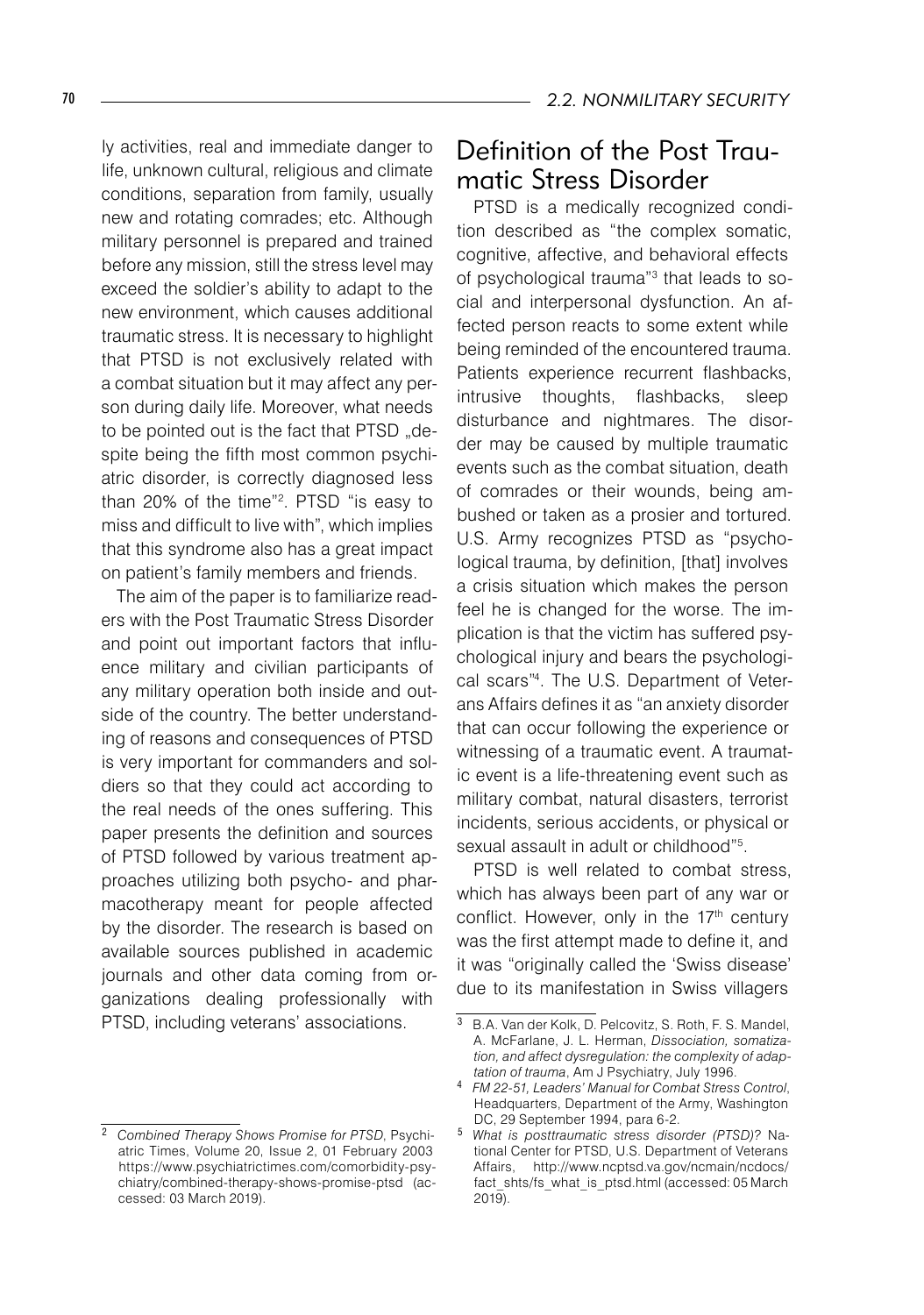who were involuntarily placed in rouge armies"<sup>6</sup>. The First World War period recognized the term as "shell shock" and "combat neurosis". During the Second World War, "battle fatigue became a popular term in military medicine that is still used in many of the discussions of combat stress today" and "the disorder gained its widespread recognition as a result of the Vietnam War"7, where "approximately 30% of males and 26% of females who participated in the Vietnam War had PTSD at some point during their lives" . According to U.S. Army Leaders' Manual for Combat Stress Control, the "combat stress behavior is the generic term which covers the full range of behaviors in combat, from behaviors that are highly positive to those that are totally negative"<sup>9</sup>. The positive aspects include strength, endurance, and high alertness, and consequently, tolerance to combat and combat deployment conditions. The negative ones lead to misconduct stress behaviors and even criminal acts such as mutilating the dead on the side of the enemy, killing prisoners and non-combatants, torture, brutality, indiscipline, combat or refusal to obey orders, and desertion<sup>10</sup>. The manual recognizes the term battle fatigue as an equivalent of combat stress reaction or combat fatigue affecting many aspects of soldier's functions and actions. The symptoms of battle fatigue could include simple fatigue or exhaustion, anxiety, depression, memory loss, physical dysfunction or some uncommon symptoms as "disorganized,

bizarre, impulsive or violent behavior, total withdrawal, or persistent hallucinations"<sup>11</sup>. Moreover, PTSD is "commonly associated with functional impairment, substance abuse, suicidal ideation, impulsivity and violence, as well as increased utilization of medical care"12. In general, there are many consequences of PTSD effecting life including13: somatic complaints and medical illnesses, poor quality of life, negative body image, impaired memory and intimacy, increased burden to spouse/partners/family, partner abuse, social dysfunction, and suicidal tendency.

According to experts from UK-based Charity for Veterans, the mental health of affected servicemen and women is called 'Combat Stress', and there are four major clusters of symptoms<sup>14</sup>. The first one is related to re-experiencing symptoms, where the past memories of experiences improperly stored in the brain reoccur as memories or nightmares. The second one is a hyperarousal symptom, also seen as a primary indication that makes a person very irritated, anxious, on the edge, denying proper sleep and rest and slowly adversely affecting interpersonal relationships with the family or

B.A. Moore, G.M. Reger, *Historical and contemporary perspectives of combat stress and the Army Combat Stress Control Team*, in: C.R. Figley, W.P. Nash (eds.), *Combat stress injury: Theory, research, and management*, Routledge psychosocial stress series. New York, Routledge, Taylor & Francis Group 2007, pp. 161-181.

 $7$   $ibid.$ 

<sup>8</sup> Ibid.

*FM 22-51, Leaders' Manual for Combat Stress Control*, op. cit., para 2-9.

<sup>10</sup> For details see table 2-2 and Chapters 3, 4 in: *FM 22- -51*, op. cit. para 2-9, Chapters 3 and 4.

 $11$  Ibid., para 5-3.

<sup>12</sup> J. Lieberman, *Solving the Mystery of Military Mental Health: A Call to Action*, Psychiatric Times 18 December 2018, https://www.psychiatrictimes.com/ptsd/ solving-mystery-military-mental-health-call-action (accessed: 03 March 2019).

<sup>13</sup> S.J. Wimalawansa, *Causes and Risk Factors for Post-Traumatic Stress Disorder: The Importance of Right Diagnosis and Treatment*, Asian Journal of Medical Science, Volume-5(2014), p. 2; J.R. Davidson, D. Hughes, D.G. Blazer, L.K. George, *Post-traumatic stress disorder in the community: an epidemiological study*. Psychological Medicine, Volume 21 Issue 3, September 1991. 717-718; A.C. McFarlane, M. Atchison, E. Rafalowicz, P. Papay, *Physical symptoms in post-traumatic stress disorder*. Journal of Psychosomatic Research, Volume 38 issues 7, October 1994, pp. 715-726; M. Lipton, W. Schaffer, *Physical symptoms related to post-traumatic stress disorder (PTSD) in an aging population*. Military Medicine, Volume 153 Issue 6, June 1988, 316-318.

<sup>14</sup> *What is PTSD?* Combat Stress for Veterans; Mental health, Leatherhead 2019, https://www.healthline. com/health/mental-health/hyperarousal#outlook (accessed: 01 March 2019).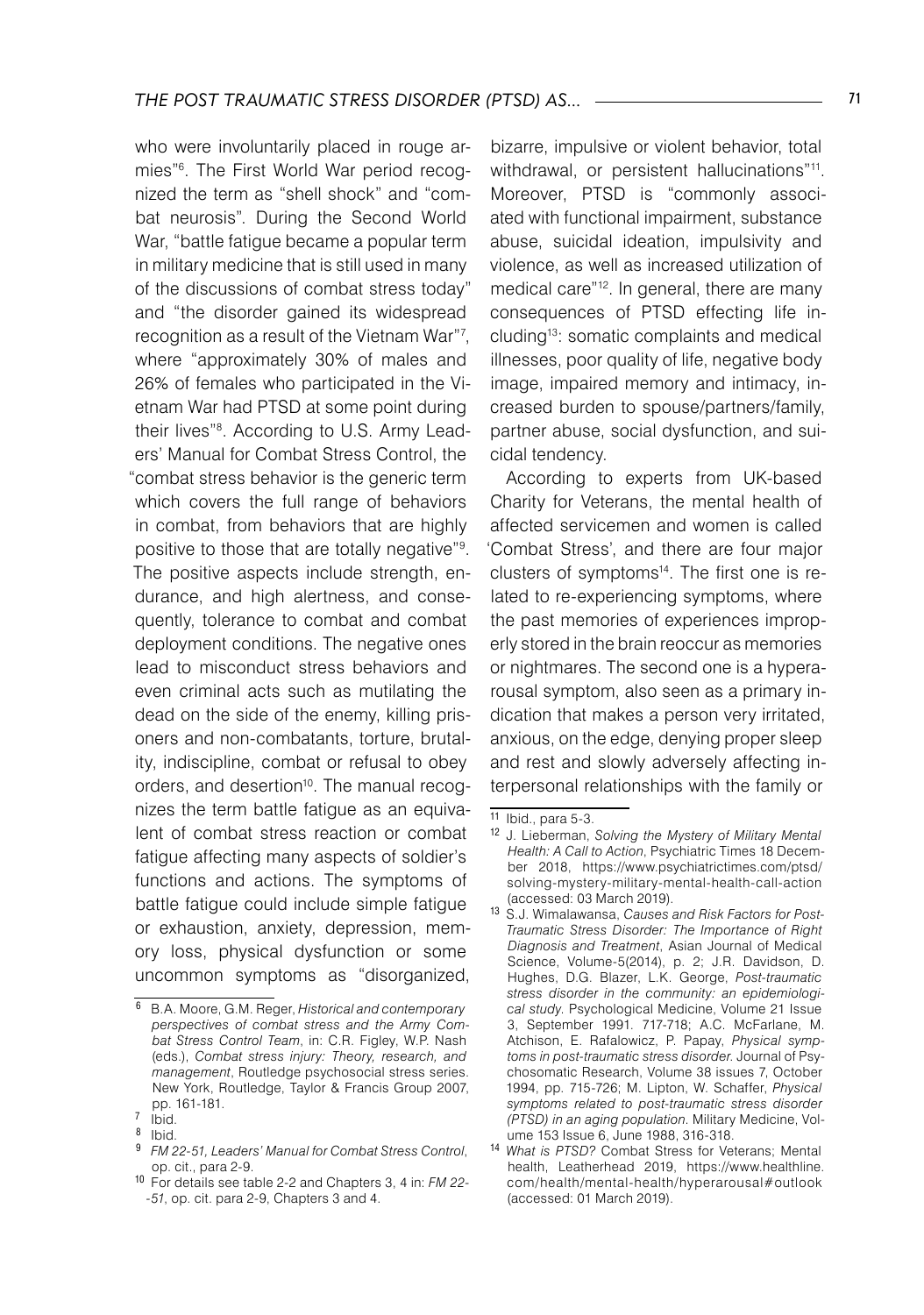friends. It could result in the explosion of anger or panic attacks at very short notice. The third cluster changes the way of thinking, overall mood and an approach to the external world negatively, which results in the emergence of an image of hopeless future, depression and lack of trust in personal abilities. The final symptom is linked with avoidance emerging from negative thoughts, bad memories, and poor selfassessment. As a result, former soldiers, both men and women, avoid exposure to

places, situations or people linked with their traumatic past and they lack interest in past duties<sup>15.</sup> Physical symptoms may include chronic pain, headaches, stomach pain, diarrhoea, tightness or burning in the chest, muscle cramps or low back pain<sup>16</sup>. The symptoms make the daily life difficult as any reminiscences of traumatic experience could be easily activated by words, persons, locations or situations linked with the source of problems.

| <b>Healthline Media</b>                                 | <b>NHS UK</b>                                                                           | FM 22-51, Leaders' Manual for Com-<br>bat Stress Control                             |
|---------------------------------------------------------|-----------------------------------------------------------------------------------------|--------------------------------------------------------------------------------------|
| $\checkmark$ exposure to trauma during combats          | $\checkmark$ serious road accidents                                                     | $\checkmark$ Loss of friends, buddies, and loved<br>ones                             |
| $\checkmark$ physical abuse during childhood            | $\checkmark$ violent personal assaults, such as<br>sexual assault, mugging or robbery   | $\checkmark$ Injury or death to innocents (espe-<br>cially women and children).      |
| $\checkmark$ sexual assault                             | $\checkmark$ a traumatic birth                                                          | $\checkmark$ Atrocities (done, condoned, or just<br>observed)                        |
| $\checkmark$ physical assault                           | $\checkmark$ prolonged sexual abuse, violence or<br>severe neglect                      | $\checkmark$ Seeing grossly mutilated bodies or<br>wounds                            |
| $\checkmark$ threats from a person carrying a<br>weapon | $\checkmark$ witnessing violent death                                                   | $\checkmark$ Lack of respect; lack of ceremony<br>and 'closure' for deceased friends |
| $\checkmark$ a vehicular or sports accident             | $\checkmark$ military combat                                                            | $\checkmark$ Lack of apparent meaning or pur-<br>pose to the sacrifice               |
| $\checkmark$ natural disasters                          | $\checkmark$ being held hostage                                                         | $\checkmark$ being a Prisoners of War or hostage                                     |
| $\checkmark$ robbery or mugging                         | $\checkmark$ terrorist attacks                                                          | $\checkmark$ serving a medical or mortuary serv-<br>ices                             |
| $\checkmark$ fire                                       | √natural disasters, such as severe<br>floods, earthquakes or tsunamis                   |                                                                                      |
| $\checkmark$ kidnapping                                 | $\checkmark$ a diagnosis of a life-threatening con-<br>dition                           |                                                                                      |
| $\checkmark$ torture                                    | $\checkmark$ an unexpected severe injury or death<br>of a close family member or friend |                                                                                      |
| $\checkmark$ plane crash                                |                                                                                         |                                                                                      |
| $\checkmark$ a life-threatening medical diagnosis       |                                                                                         |                                                                                      |
| $\checkmark$ terrorist attack                           |                                                                                         |                                                                                      |

#### Table 1. Commonly recognized reasons of PTSD according to selected sources.

Sources: What causes hyperarousal? Healthline Media, New York, https://www.healthline.com/health/mental-health/ hyperarousal#causes (accessed: 01 March 2019); Post-traumatic stress disorder (PTSD), NHS UK, 27 September 2018,

https://www.nhs.uk/conditions/post-traumatic-stress-disorder-ptsd/causes/# (accessed: 01 March 2019); FM 22-51, Leaders' Manual for Combat Stress Control, Headquarters, Department of the Army, Washington DC, 29 September 1994,

para 6-2.

- <sup>15</sup> *Objawy PTSD* (PTSD syndromes), Psychika.com.pl, http://psychika.com.pl/ptsd/objawy/ (accessed: 03 March 2019).
- <sup>16</sup> *Post-Traumatic Stress Disorder*, Mental Health America http://www.mentalhealthamerica.net/conditions/ post-traumatic-stress-disorder (accessed: 05 March 2019).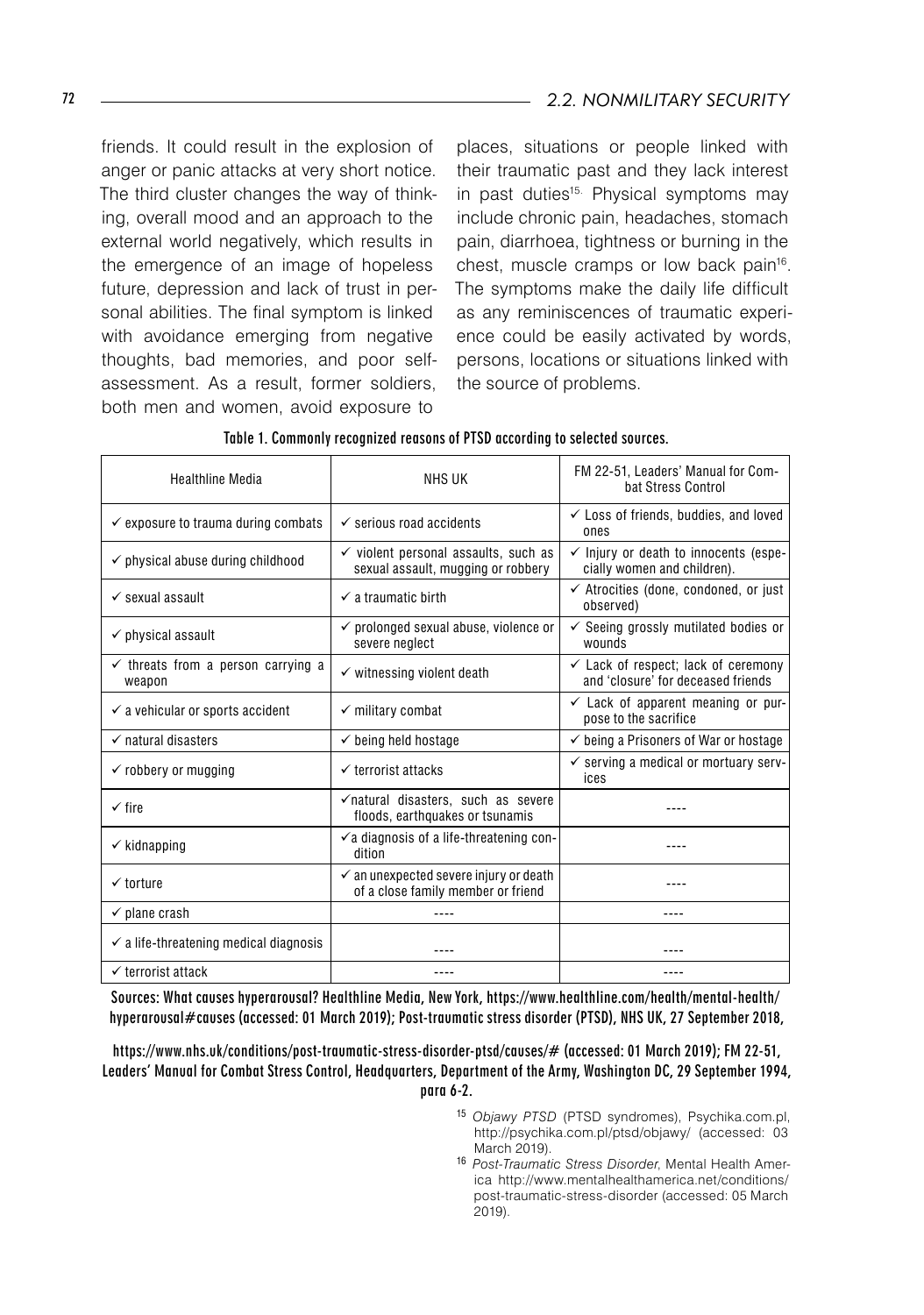As presented in the table, there are some common reasons and many of them are linked to combat situation $17$ . The U.S. Marine Corps developed the Combat Operational Stress Continuum Model supporting commanders at all levels to recognize a status of subordinates: ready, reacting, injured and ill. The aim of the model is to "be utilized by leaders as an aid to recognize and respond appropriately to the entire spectrum of possible symptoms of combat and operational stress"18 . The publication was the result of experiences from the "Operation Iraqi Freedom" that followed insurgency fought mainly in urbanized terrain. The complexity of that war caused many cases of PTSD as according to U.S. Department of Veterans Affairs: "15.7% of Operation Enduring Freedom and Operation Iraqi Freedom (OEF/OIF) deployed Veterans screened positive for PTSD compared to 10.9% of non-deployed Veterans"19. Among them 20.6% of deployed Marines and 18.6% of land forces troops suffered from PTSD; additionally also some 10.9% of nondeployed veterans suffered, showing that it was exclusively a combat related case. In comparison, PTSD affects annually around 14 million American adults, which is about 4.4% of the adult population<sup>20</sup>. Jeffrey A. Lieberman estimates that "more than 2 million

troops have already been deployed to the wars in Iraq and Afghanistan with no end in sight. Almost a third of all service-persons in these ongoing conflicts suffer from some clinically significant mental conditions, the poster child for which is PTSD, and their complications of suicide, addiction and domestic or other-directed violence"<sup>21</sup>.

The detection of PTSD requires an effort of military medical services as quite often soldiers do not want to talk about the trauma, or they are afraid of the reaction of their superiors and colleagues. Early diagnosis is vital as it allows for the fast reaction and prevents the worsening of symptoms. PTSD is treated very seriously in U.S. armed forces where Combat Stress Control Teams are part of any operation, being trained and equipped to deal with such cases based on four principles: proximity, immediacy, expectancy, and simplicity.

## A recognized approach to PTSD treatment

The PTSD treatment is a very complicated and long-lasting process, which does not guarantee full recovery. The symptoms often reoccur when a patient experiences another stressful situation. There are individual, group or combined therapies that constitute a support system for a patient. The involvement of family members and their education about that specific domain is of great importance as it enhances the understanding of the complexity of PTSD and supports recovery. The specific treatments aim to improve self-confidence, teach what to do when symptoms occur, and enhance the awareness of potential consequences of the disorder. The possi-

<sup>15</sup> 16<sup>17</sup> B.A. Moore, G.M. *Reger, Historical and contemporary perspectives of combat stress and the Army Combat Stress Control Team*, op. cit.

<sup>18</sup> *Combat Stress. A concept for Dealing with the Human Dimension of Urban Conflict*, United States Marine Corps, 16 May 2007, 24 and Appendix A.

<sup>19</sup> PTSD in Iraq and Afghanistan Veterans, U.S. Department of Veterans Affairs, based on research report: E. K., Dursa, M. J. Reinhard, S. Barth, A. Schneiderman, *Prevalence of a positive screen for PTSD among OEF/ OIF and OEF/OIF-era veterans in a large populationbased cohort*, Journal of Traumatic Stress, October https://www.publichealth.va.gov/epidemiology/studies/new-generation/ptsd.asp (accessed: 02 March 2019).

<sup>20</sup> R. Kessler, at al., *Twelve-month and lifetime prevalence and lifetime morbid risk of anxiety and mood disorders in the United States*, International Journal of Methods in Psychiatric Research, Volume 21 Issues 3 2012, pp. 169–184.

<sup>21</sup> J. Lieberman, *Solving the Mystery of Military Mental Health: A Call to Action*, Psychiatric Times 18 December 2018, https://www.psychiatrictimes.com/ptsd/ solving-mystery-military-mental-health-call-action (accessed: 03 March 2019).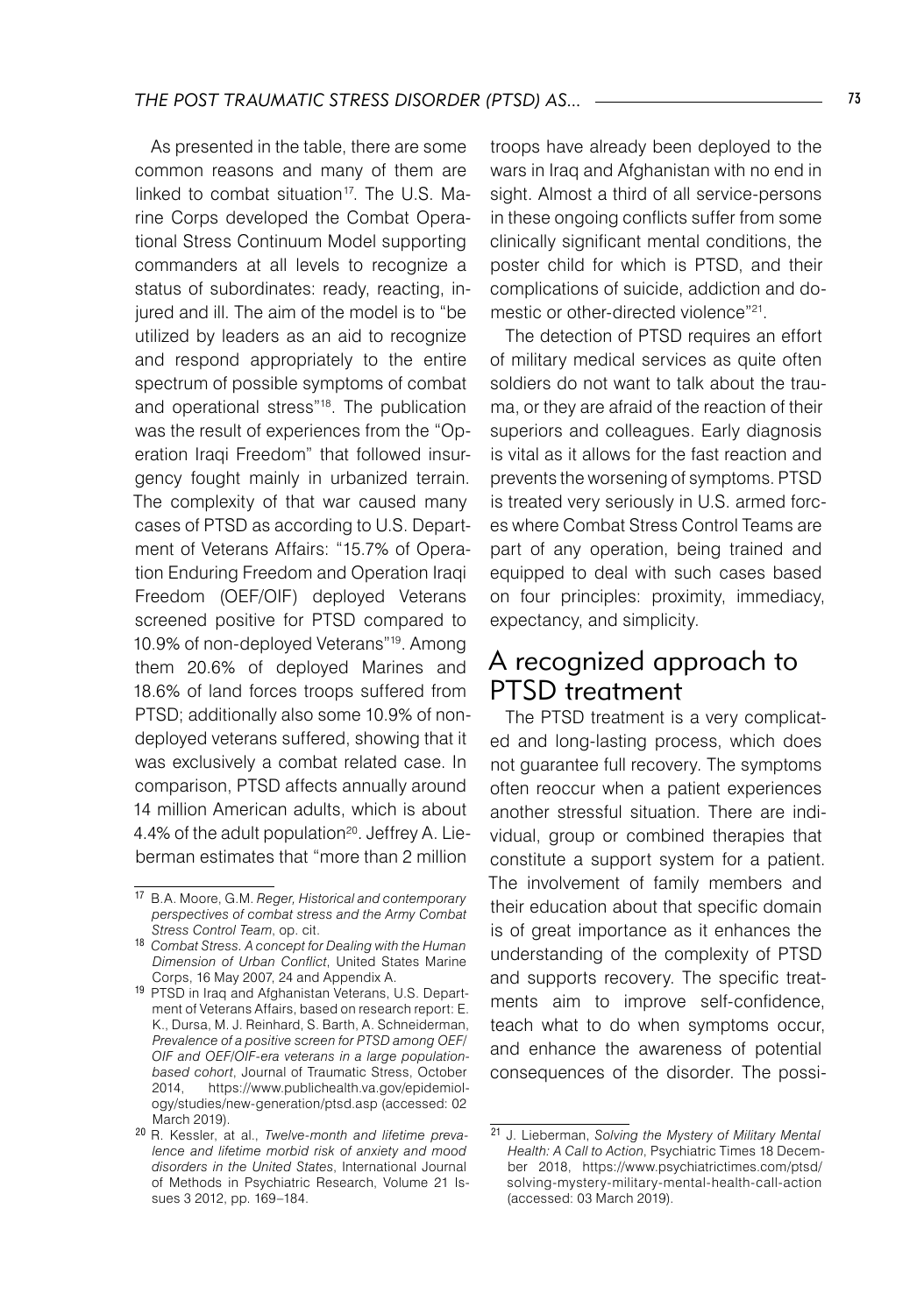ble therapies include:<sup>22</sup>

- *Cognitive behavioral therapy* allowing a patient to recognize thinking patterns which caused PTSD symptoms, e.g. negative self-image and thinking that a traumatic event will occur again; this therapy could be in the form of *prolonged-exposure therapy* (PET) and *anxiety management*. According to U.S. Food and Drug Administration, PET is more effective when it involves a "set of techniques designed to help patients confront situations they fear in a safe and systematic way in order to change cognition about the traumatic event. The therapy is usually completed in 10 sessions, which can take place in as few as five weeks"23; it is considered to be a standard therapy $^{24};$
- *Exposure therapy*, which is a type of behavioral therapy to help a patient to confront situations and memories that are traumatic, but in a safe way. By using e.g. virtual reality programs, it enables a patient to adjust behavior to better cope with them;
- *Eye movement desensitization and reprocessing (EMDR),* which is a combination of exposure therapy with a guided series of eye movements that help a patient work through traumatic memories and change the way they react to them;
- *Cognitive Processing Therapy* underpinning ability to process traumatic event emotions and learning how to challenge thinking patterns;
- *Psychodynamic psychotherapy* allowing for the identification of current life situ-

ations that trigger traumatic memories and ameliorate PTSD symptoms;

 *Couples counselling and family therapy* supporting not only a patient but also family members based on common understanding of PTSD reasons and symptoms and consequences to deal with them together.

The abovementioned therapies could be often used in combination, allowing for individualization for a specific patient.

In addition to psychotherapy, two drugs, sertraline and paroxetine<sup>25</sup> have been approved by FDA for use in the treatment of PTSD. Other proposed drugs are venlafaxine and fluoxetine (antidepressants), risperidone (antipsychotic) and topiramate (anticonvulsant), however the research shows concurrent evidence-based psychotherapy to be the only predictor of PTSD diagnosis  $loss$  in a patient<sup>26</sup>

Due to the insufficient effects of current pharmacotherapy of PTSD, the research for better alternatives was necessary and has led to the discovery of potential use of MDMA assisted psychotherapy. This substituted phenethylamine provides effects such as increased openness, empathy, positive emotion recognition and greater ease in coping with psychologically challenging memories. MDMA effects are claimed to be mediated mostly by the increased release of serotonin, and to a lesser extend norepinephrine and dopamine and the drug has also some direct action on the 5HT receptors. There is also a significant elevation of vasopressin, ACTH, cortisol and oxytocin observed after the administration of the drug as well as a decrease in amygdala's

<sup>22</sup> *What treatments are available for PTSD?*Healthline Media, New York, https://www.healthline.com/health/ mental-health/hyperarousal#causes; *Post-Traumatic Stress Disorder*, Mental Health America, http://www. mentalhealthamerica.net/conditions/post-traumaticstress-disorder (accessed: 05 March 2019).

<sup>23</sup> *Combined Therapy Shows Promise for PTSD,* op. cit.

<sup>24</sup> S.J. Wimalawansa, Causes and Risk Factors for Post-Traumatic Stress Disorder…, op. cit., p. 5.

<sup>25</sup> J. Lieberman, Solving the Mystery of Military Mental Health: A Call to Action, op. cit.

<sup>26</sup> 26 Feduccia A.A., Jerome L., Yazar-Klosinski B., Emerson A., Mithoefer M.C., Doblin R., *Breakthrough for Trauma Treatment: Safety and Efficacy of MDMA-Assisted Psychotherapy Compared to Paroxetine and Sertraline*. Front Psychiatry. 2019;10:650. Published 12 September 2019. doi:10.3389/fpsyt.2019.00650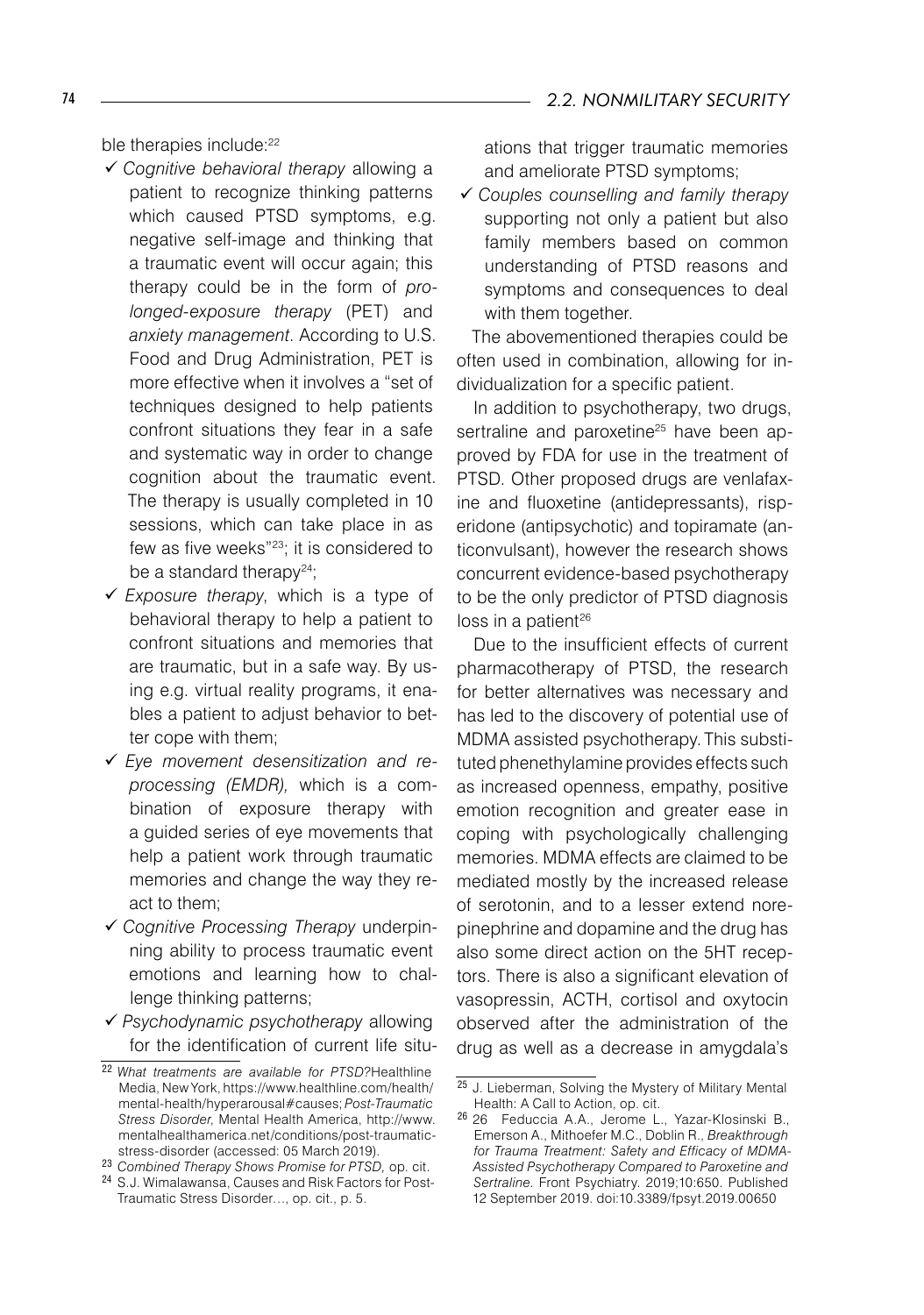activity with a simultaneous increase in the activity of the prefrontal cortex. These effects seem to correspond to MDMA psychological effects<sup>27</sup>

The established protocol for MDMA assisted psychotherapy consists of up to 3 sessions underwent under the influence of the drug and up to 12 sessions without it. The dose used in such a therapy is between 75 and 125mg per session. During the MDMA sessions, a patient is being supported by two therapists who encourage the processing of his or her memories in a non-directive way. These sessions last 8 hours and consist of periods of inner focus alternating with periods of talking with the therapists. Tools such as blindfolds and calming music might be used as well, and patients' vitals are examined periodically. The experience is further integrated and evaluated during non-drug sessions.

The MDMA assisted treatment has shown faster onset, more long-lasting effects, and higher improvement on the Clinical-Administered PTSD Scale and lower dropout rate than sertraline and paroxetine treatment. It is hypothesized that MDMA increases the efficacy of psychotherapy by enhancing fear extinction, therapeutic alliance and social reward during the drug assisted session as well as increasing one's tolerance to distressful thoughts and memories<sup>.28</sup>

## Conclusions

PTSD is a very complex case related to medicine and people treatment as it is not easy to properly diagnose and it could even be hidden by patients as of being afraid to be disregarded by environment.

Moreover, it is not only about a person as it affects the closer circle, especially the family, therefore the treatment is not exclusively related to a person suffering from that syndrome. The treatment approach must be customized, as "despite treatment with the available psychotherapies and pharmacotherapies, PTSD never fully remits in more than half of patients. Meta-analyses of psychotherapy for PTSD have found short-term improvements compared with baseline only in about 50% to 60% of patients, with the majority continuing to have substantial residual symptoms"29. The therapy is challenging, as it requires a coordinated work of qualified personnel, specific expertise and combined treatment. It also requires continuous search for new methods as PTSD is increasingly common as a result of a stressful life in the civilian environment and in crisis and combat situations. The latter is evolving and it is more challenging, especially when operations against irregular forces using unconventional and often cruel methods of fighting are conducted. The medicine is making progress by using new discoveries and research related to brain and human nature allowing for more effective action, nevertheless PTSD is still rather a complex type of mental health, which requires more investments and studies to face it successfully as it will not disappear, but instead the number of complex cases will continue to increase.

## References

- *Combat Stress. A concept for Dealing with the Human Dimension of Urban Conflict*, United States Marine Corps, 16 May 2007.
- Combined Therapy Shows Promise for PTSD, Psychiatric Times, Volume 20, Issue 2, 01 February 2003 https://www.

<sup>27</sup> Shiner B., Westgate C.L., Gui J., et al. *A Retrospective Comparative Effectiveness Study of Medications for Posttraumatic Stress Disorder in Routine Practice*, J Clin Psychiatry, 2018;79(5):18m12145. Published 18 September 2018. doi:10.4088/JCP.18m12145

<sup>28</sup> Hysek C.M., Schmid Y., Simmler L.D., et al. *MDMA enhances emotional empathy and prosocial behavior*, Soc Cogn Affect Neurosci. 2014;9(11):1645–1652. doi:10.1093/scan/nst161

<sup>29</sup> Young M.B., Andero R., Ressler K.J., Howell L.L., *3,4-Methylenedioxymethamphetamine facilitates fear extinction learning*. Transl Psychiatry. 2015;5(9):e634. Published 2015 Sep 15. doi:10.1038/tp.2015.138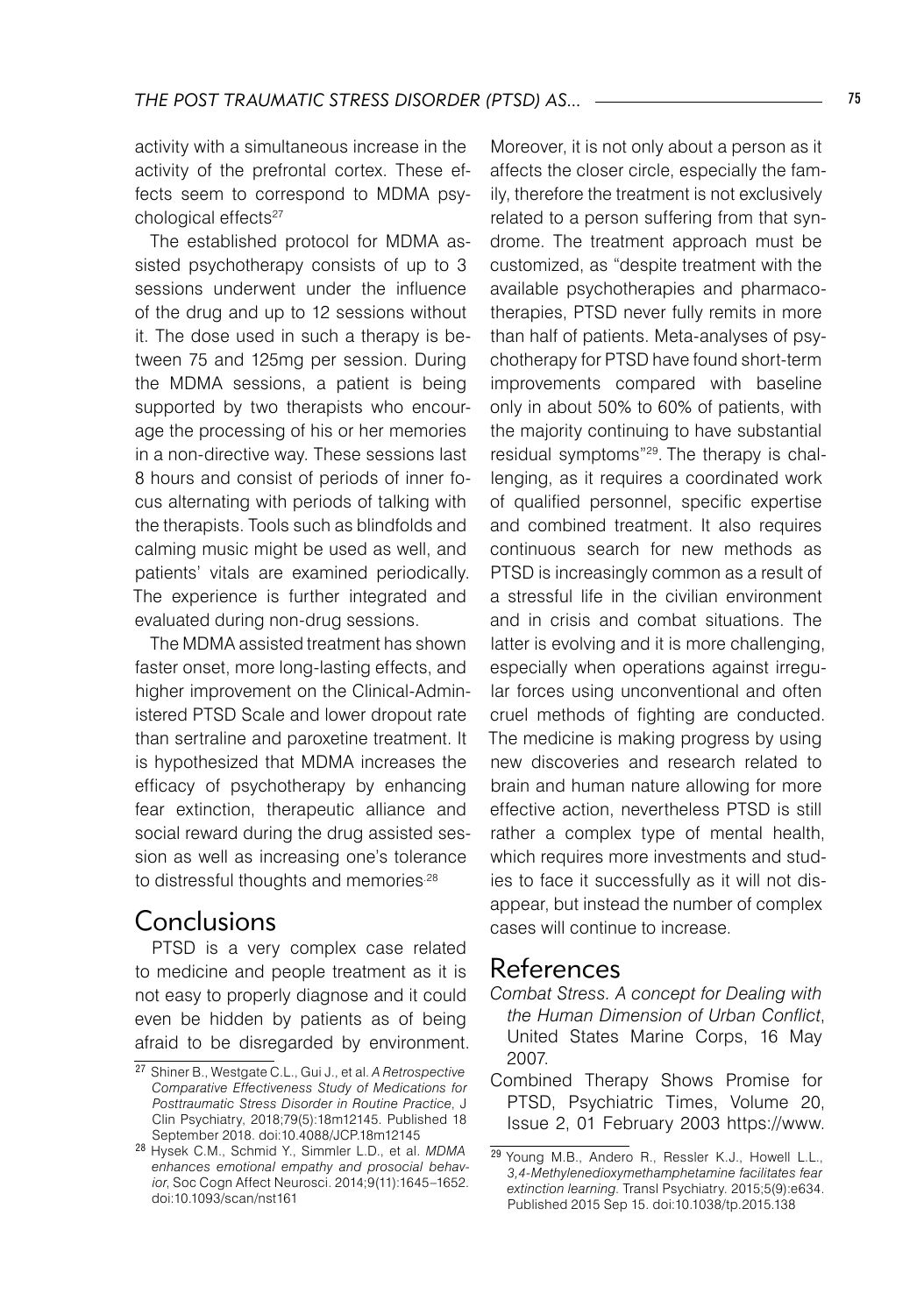psychiatrictimes.com/comorbidity-psychiatry/combined-therapy-shows-promise-ptsd (accessed: 03 March 2019).

- Davidson J.R., Hughes D., Blazer D.G., George L. K., *Post-traumatic stress disorder in the community: an epidemiological study*. Psychological Medicine, Volume 21 Issue 3, September 1991.
- Dursa E.K., Reinhard M.J., Barth S., Schneiderman A., *Prevalence of a positive screen for PTSD among OEF/OIF and OEF/OIF-era veterans in a large population-based cohort*, Journal of Traumatic Stress, October 2014, https://www.publichealth.va.gov/epidemiology/studies/ new-generation/ptsd.asp (accessed: 02 March 2019).
- Feduccia A.A., et al., Breakthrough for Trauma Treatment: Safety and Efficacy of MDMA-Assisted Psychotherapy Compared to Paroxetine and Sertraline. Front Psychiatry. 2019;10:650. Published 12 September 2019. doi:10.3389/fpsyt.2019.00650
- FM 22-51, Leaders' Manual for Combat Stress Control, Headquarters, Department of the Army, Washington DC, 29 September 1994.
- Hysek C.M., Schmid Y., Simmler L.D., et al. MDMA enhances emotional empathy and prosocial behavior. Soc Cogn Affect Neurosci. 2014; 9(11):1645–1652. doi:10.1093/scan/nst161
- Kessler R., at al., Twelve-month and lifetime prevalence and lifetime morbid risk of anxiety and mood disorders in the United States, International Journal of Methods in Psychiatric Research, Volume 21 Issues 3 2012.
- Leczenie PTSD u żołnierzy z wykorzystaniem komory hiperbarycznej, [Treatment of PTSD in soldiers using the hyperbaric chamber], Military Institute of Medicine, Warsaw 01 January 2015, http://www. wim.mil.pl/aktualnoci-topmenu-19/ medycyna-w-mundurze/1909-polskaagencja-prasowa-leczenie-ptsd-u-zolnierzy-z-wykorzystaniem-komory-hiperbarycznej (accessed: 01 March 2019).
- Lieberman J., Solving the Mystery of Military Mental Health: A Call to Action, Psychiatric Times 18 December 2018, https://www.psychiatrictimes.com/ptsd/ solving-mystery-military-mental-healthcall-action (accessed: 03 March 2019).
- Lipton M., Schaffer W., Physical symptoms related to post-traumatic stress disorder (PTSD) in an aging population. Military Medicine, Volume 153 Issue 6, June 1988.
- McFarlane A.C., Atchison M., Rafalowicz E., Papay P., Physical symptoms in posttraumatic stress disorder. Journal of Psychosomatic Research, Volume 38 issues 7, October 1994.
- Moore B.A., Reger G.M., Historical and contemporary perspectives of combat stress and the Army Combat Stress Control Team, in: Figley C.R., Nash W. P. (eds.), Routledge psychosocial stress series. Combat stress injury: Theory, research, and management, New York, Routledge, Taylor & Francis Group 2007.
- Objawy PTSD [PTSD syndromes)] Psychika.com.pl, http://psychika.com.pl/ptsd/ objawy/ (accessed: 03 March 2019).
- 1Post-traumatic stress disorder (PTSD), NHS UK, 27 September 2018, https:// www.nhs.uk/conditions/post-traumatic-stress-disorder-ptsd/causes/# (accessed: 01 March 2019).
- Post-Traumatic Stress Disorder, Mental Health America, http://www.mentalhealthamerica.net/conditions/post-traumatic-stress-disorder (accessed: 05 March 2019).
- Shiner B., Westgate C.L., Gui J., et al. A Retrospective Comparative Effectiveness Study of Medications for Posttraumatic Stress Disorder in Routine Practice. J Clin Psychiatry. 2018;79(5):18m12145. Published 18 September 2018. doi:10.4088/ JCP.18m12145
- Van der Kolk B.A., Pelcovitz D., Roth S., Mandel F.S., McFarlane A., Herman J. L., Dissociation, somatization, and affect dysregulation: the complexity of adaptation of trauma, Am J Psychiatry, July 1996.